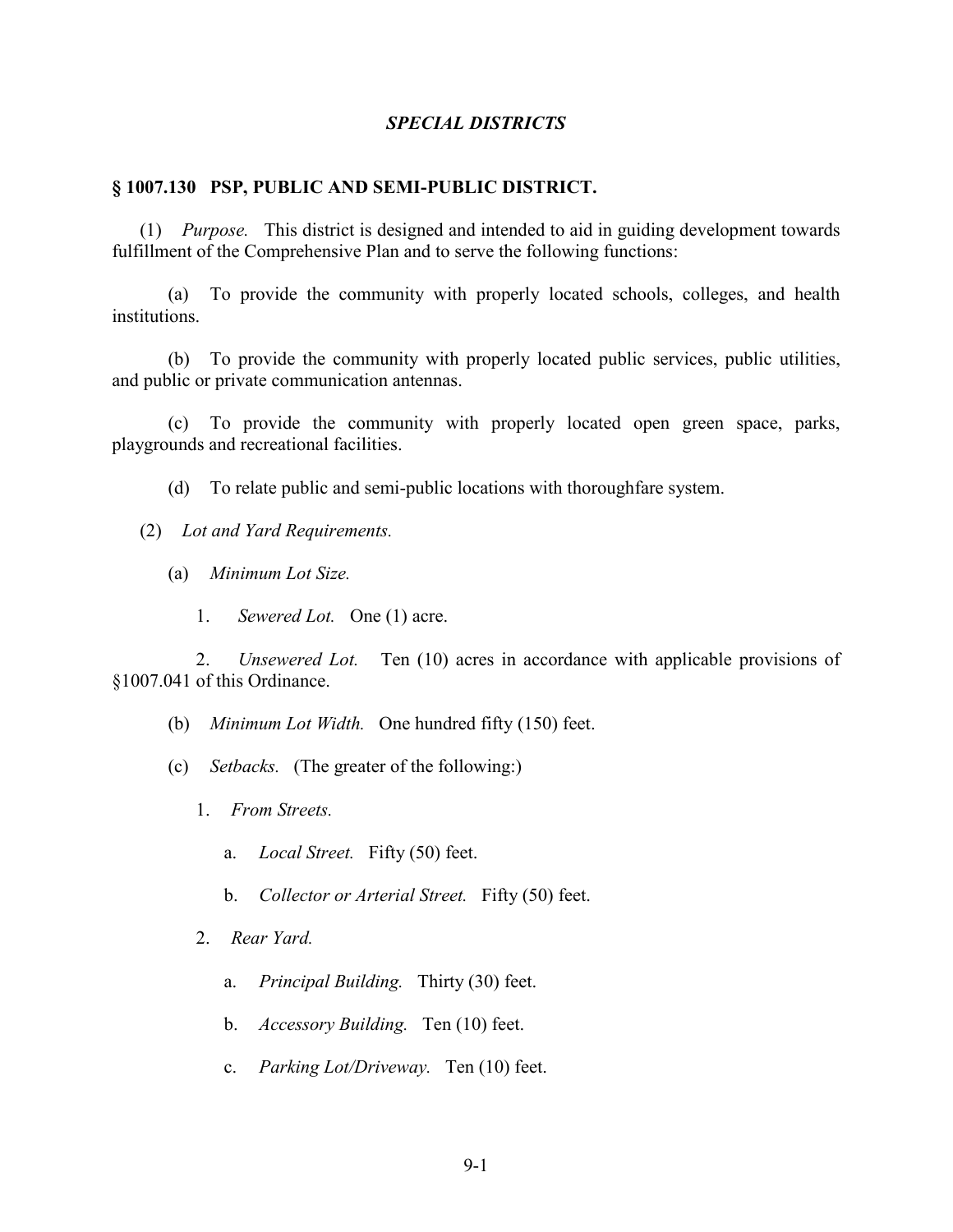3. *Side Yard.*

a. *Principal Building*. Ten (10) feet.

b. *Accessory Building.* Ten (10) feet.

c. *Parking Lot/Driveway.* Five (5) feet.

(3) *Height Regulations.* No building in the PSP District shall be erected or structurally altered to exceed forty-five (45) feet in height.

(4) *Impervious Surface Coverage.* In no event shall off-street parking space, structures of any type, buildings, or other features cover more than sixty-five (65) percent of the lot area resulting in less than thirty-five (35) percent pervious landscaped area.

(5) *Building Requirements.* All newly constructed buildings in the PSP District shall meet the applicable exterior building standards of §1007.043(2)(D) of this Ordinance.

(6) *Permitted Uses.* In the PSP District, no building or land shall be used, and no building shall be erected, converted or structurally altered unless otherwise provided herein, except for one or more of the following uses.

(a) All public buildings for county and state government.

(b) All public buildings for municipal government, such as City Hall, water works, sewage plant, police, fire, etc.

(c) Cemeteries.

(d) Clinics, rest homes, nursing homes.

(e) Public parks and recreation facilities, golf courses.

(f) Community Gardens operated by the city.

(7) *Accessory Uses.* Subject to applicable provisions of this Ordinance, the following are permitted accessory uses in the PSP District:

(a) Accessory buildings and structures as regulated by §1007.043(4)(i) of this Ordinance.

(b) Fences, as regulated by §1007.043 (18) of this Ordinance.

(c) Off-street parking as regulated by §1007.044 of this Ordinance.

(d) Off-street loading as regulated by §1007.045 of this Ordinance.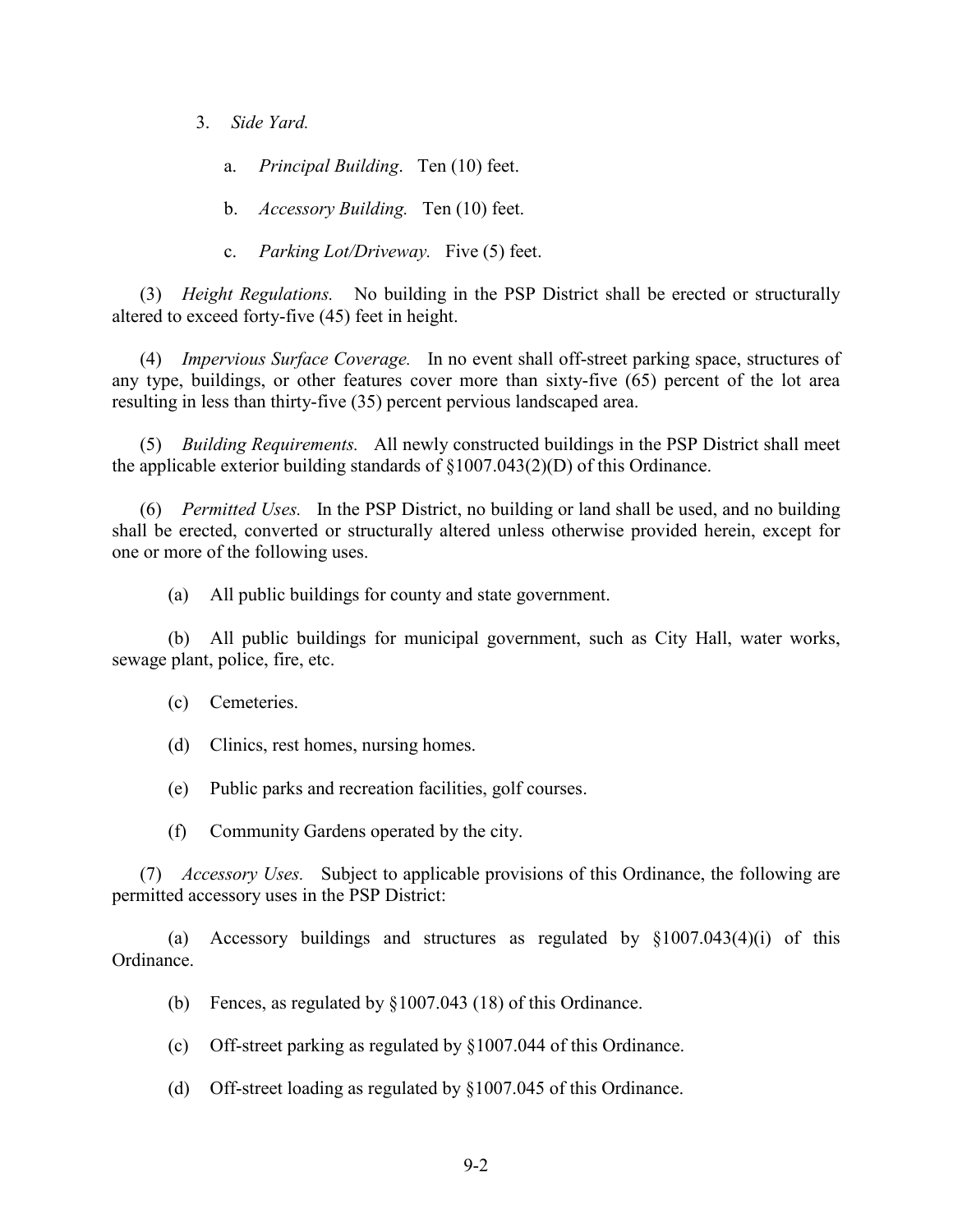(e) Radio and television receiving antennas, satellite dishes, TVROs three (3) meters or less in diameter, short-wave dispatching antennas, or those necessary for the operation of electronic equipment including radio receivers, ham radio transmitters and television receivers as regulated by §1007.054 of this Ordinance.

(f) Signs, as regulated by the city sign ordinance, Ord. No. 12-97, as amended, of the City Code.

(g) Parks, playgrounds, or athletic fields accessory to an allowed principal use.

(8) *Conditional Uses.* The following conditional uses may be allowed in the PSP District, subject to the provisions of  $\S 1007.016$  of this Ordinance.

(a) All schools (public and private) provided that:

1. Side yards shall be double that required for the district, but no greater than thirty (30) feet.

2. Adequate screening from abutting residential uses and landscaping is provided in compliance with §1007.043 (17) of this Ordinance.

3. Adequate off-street parking and access is provided on the site or on lots directly abutting or directly across a public street or alley to the principal use in compliance with §1007.044 of this Ordinance and that such parking is adequately screened and landscaped from surrounding and abutting residential uses in compliance with §1007.043 (17) this Ordinance.

4. Adequate off-street loading and service entrances are provided and regulated where applicable by §1007.045 of this Ordinance.

5. The provisions of §1007.016 of this Ordinance are considered and determined to be satisfied.

(b) Hospitals provided that:

1. Side yards are double the minimum requirements established for this district and are screened in compliance with §1007.043 (17) of this Ordinance.

2. Only the rear yard shall be used for play or recreational areas. Said area shall be fenced and controlled in compliance with §1007.043 (17) of this Ordinance.

3. The site shall be served by an arterial or collector street of sufficient capacity to accommodate traffic which will be generated.

4. All State Statutes and regulations governing such use are strictly adhered to and all required operating permits are secured.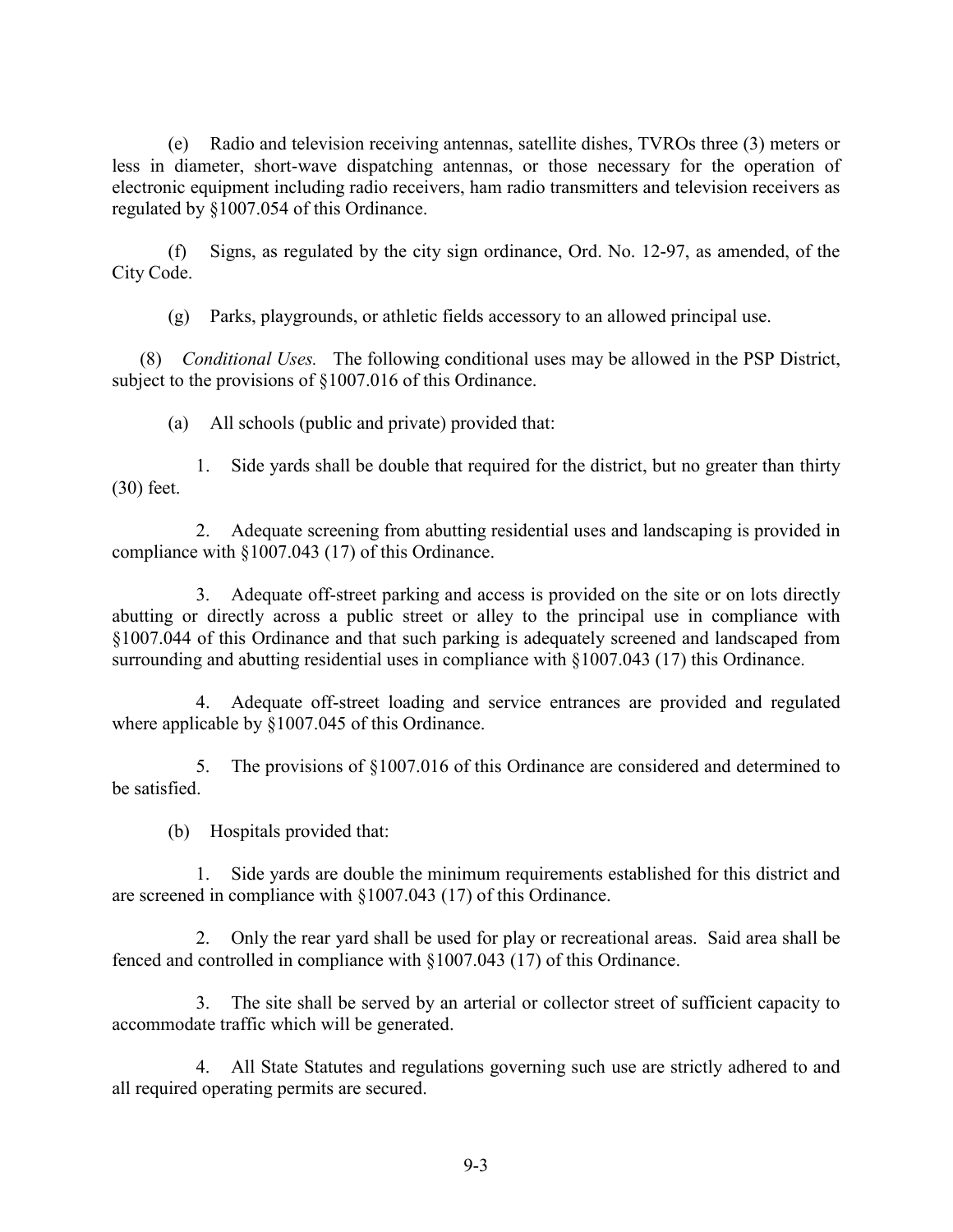5. The provisions of §1007.016 of this Ordinance are considered and determined to be satisfied.

(c) Two (2) or more buildings on same lot provided such buildings relate to a permitted or conditional use that is operated as a single business or enterprise.

(Ord No. 05-19, passed 04-08-2019)

(9) *Uses by Administrative Permit.* Subject to applicable provisions of this Ordinance, the following uses are allowed by administrative permit, as may be approved by the Zoning Administrator:

(a) Personal wireless service antennas as secondary uses as regulated by §1007.054 of this Ordinance.

- (b) Telecommunication towers as regulated by §1007.054 of this Ordinance.
- (c) Temporary mobile towers as regulated by §1007.054 of this Ordinance.
- (d) Open Air Markets.
- (e) Transient Merchants.

(10) *Interim Uses.* Subject to applicable provisions of this Ordinance, the following are interim uses in the PSP District, and are governed by §1007.017 of this Ordinance:

(a) Farms, Farm Dwellings, Horticulture and Agriculture.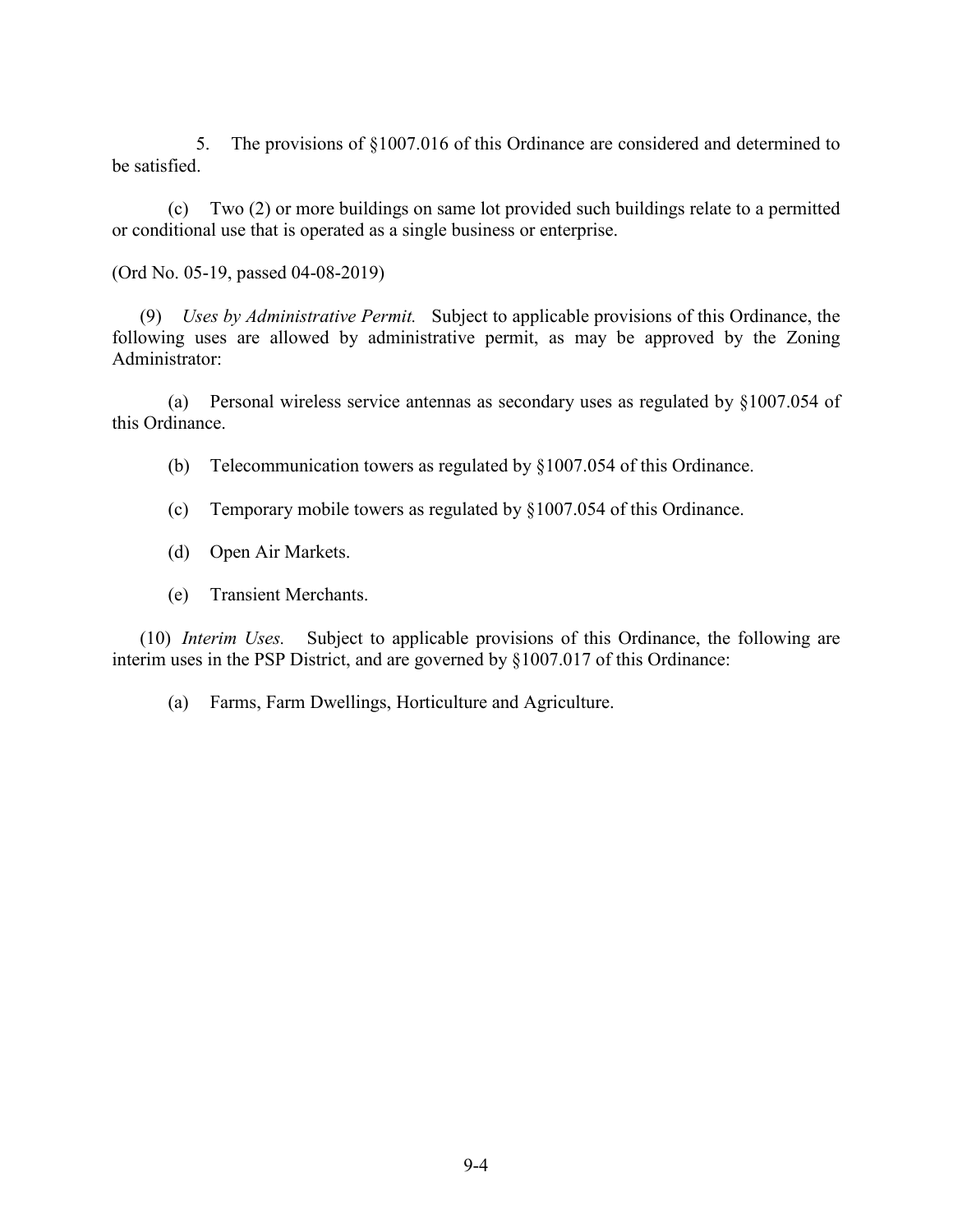## **§ 1007.131 R-BR, RURAL-BUSINESS RESERVE DISTRICT.**

## (1) *Purpose.*

(a) This district is intended to preserve a rural very low density environment until such time as the land is needed for commercial and industrial uses. Residents of this district can expect to fully use the land for farming, grazing, animal husbandry, propagation of nursery stock, gardening, and other traditional rural uses. In addition, the district is meant to prevent incursion of those land uses that would adversely affect or diminish the rural character of the land. In particular, subdivisions of land for residential purposes as well as commercial and industrial uses without access to suitable infrastructure is not to be permitted. This district is also meant to serve the following functions:

1. To control and limit urban sprawl.

2. To conserve land in a viable economic status until such time as the need is present for rezoning to a business use district.

3. To reduce the possibility of rural-urban conflict in both the use of the land and in the extension of utilities and other infrastructure items.

4. To maintain acceptable per capita costs for City services such as snowplowing, road maintenance, and fire and police protection.

5. To define a "trigger mechanism" that will establish a formula for the rezoning of rural-business reserve land to a business use as needed.

(b) The R-BR District shall only be specifically applied to the following areas:

1. Rural residential properties located along  $77<sup>th</sup>$  Street West.

2. Properties along I-35E north of the existing MUSA.

(2) *Rezoning (Trigger Mechanism).* Land in the R-BR District shall be rezoned by the City upon demonstration that all of the following applicable to a specific site are true:

(a) The land is within the City's MUSA and sanitary sewer service or municipal water is available or MUSA reserve is available and utilities can be extended to the site.

(b) The proposed use is not premature according to the requirements of the subdivision ordinance and/or site and building plan review.

(c) Rural residential properties along  $77<sup>th</sup>$  Street West can be phased out through redevelopment and land assembly efforts in cooperation with property owners.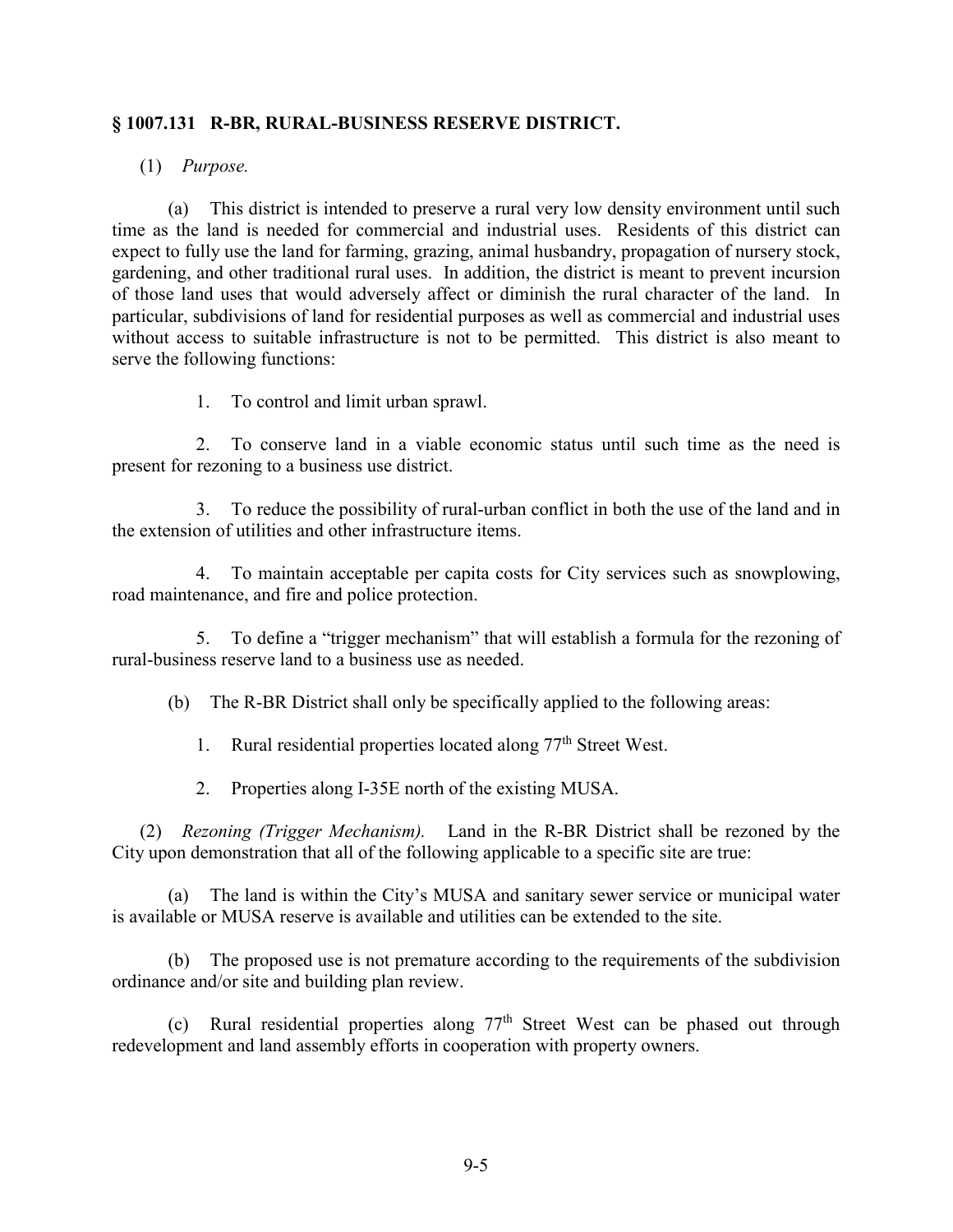(d) Along I-35E, rezoned land shall be adjacent to the existing business district and shall extend from south to north in quarter mile increments. From that point on, rezoning may be initiated whenever the corridor has an inventory of land that is zoned business or industrial of no more than two hundred (200) acres.

(3) *Impact on Adjoining Property.* To protect the rural nature of the R-BR District, no activity in the adjacent business zoning district shall result in the following:

- (a) Loud, boisterous, and disturbing noise levels.
- (b) Hazardous traffic conditions.
- (c) Offensive, obnoxious, and disturbing odors.
- (d) Excessive litter.
- (e) Excessive artificial lighting.

(f) Any other condition inconsistent with the reasonable use and enjoyment of adjoining property and inconsistent with the health, safety, and general welfare of the adjoining community.

- (4) *Lot and Yard Requirements.*
	- (a) *Minimum Lot Size.* Ten (10) acres.
	- (b) *Minimum Lot Width.* Three hundred thirty (330) feet.
	- (c) *Setbacks.* 
		- 1. *From Streets.*
			- a. *Local Street.* Thirty (30) feet.
			- b. *Collector or Arterial Street.* Forty (40) feet.
		- 2. *Rear Yard.* Thirty (30) feet.
		- 3. *Side Yard.*
			- a. *Interior.* Ten (10) feet.
			- b. *Corner.* Thirty (30) feet.

(5) *Minimum Floor Area Requirements.* The minimum outside dimension and floor area for single family dwellings shall be as follows: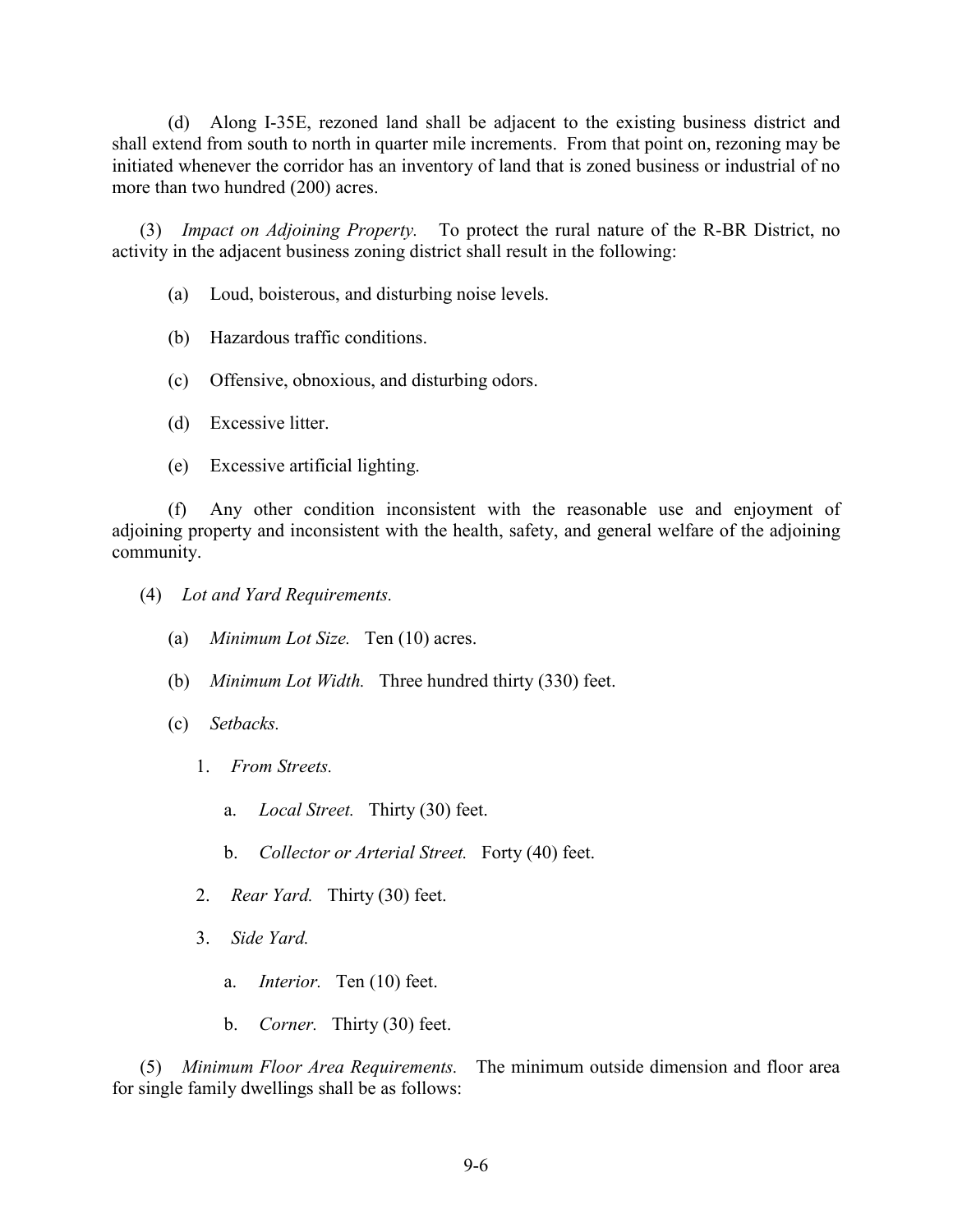(a) *Rambler.*

- 1. *Three Bedroom.* One thousand fifty (1,050) square feet.
- 2. *Two Bedroom.* Nine hundred eighty (980) square feet.
- (b) *One and one-half Story.* Nine hundred eighty (980) square feet.
- (c) *Split Foyer (Foyer, Stairs).* Nine hundred eighty (980) square feet.
- (d) *Two Story.* Eight hundred fifty (850) square feet.

(6) *Height Regulations.* No building in the R-BR District shall be erected or structurally altered to exceed thirty (30) feet in height. These regulations shall not apply to barns, silos, or other farm buildings.

(7) *Permitted Uses.* In the R-BR District, no building or land shall be used or divided, and no building shall be erected, converted or structurally altered unless otherwise provided herein, except for one or more of the following uses.

- (a) Agriculture, gardening and sod farming.
- (b) Commercial greenhouses and nurseries.
- (c) Day care nurseries (fourteen (14) or fewer persons).
- (d) Golf courses and driving ranges.

(e) Governmental and public regulated utility buildings and structures necessary for the health, safety, and general welfare of the City.

(f) Home occupations as provided for in §1007.049 of this Ordinance.

- (g) Public parks.
- (h) Single family detached dwellings.
- (i) State licensed residential care facility serving six (6) or fewer persons.
- (j) Keeping of farm animals in compliance with Chapter 503.
- (k) Temporary stands for the sale of agricultural products produced on the premises.

(l) Transmission towers/radio, television and other similar towers up to forty-five (45) feet in height.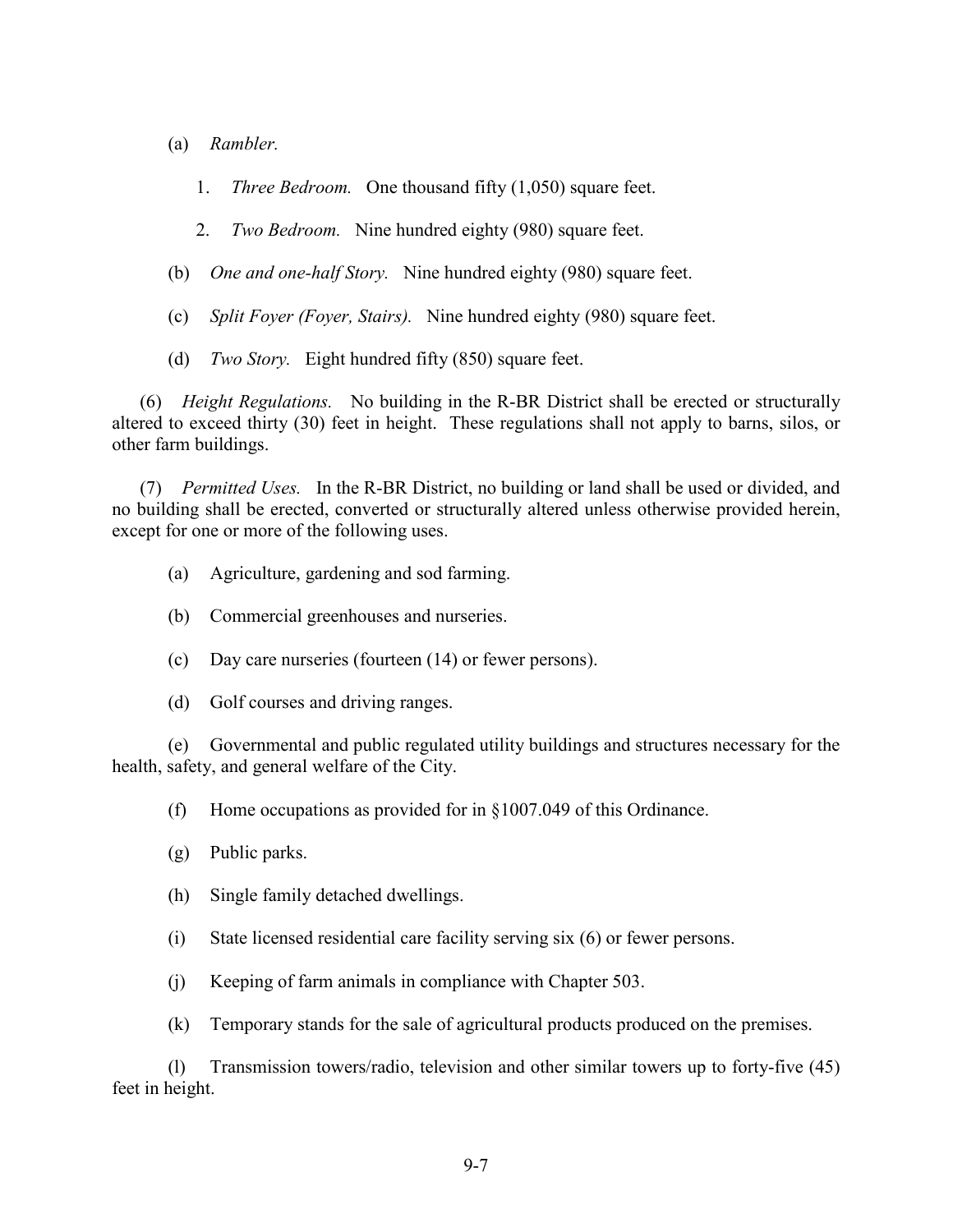(m) Community Gardens operated by the city.

(8) *Accessory Uses.* Subject to applicable provisions of this Ordinance, the following are accessory uses in the R-BR District:

(a) Accessory apartments as regulated by §1007.049 of this Ordinance.

(b) Accessory buildings including garages, tool houses, sheds and similar buildings for storage of domestic and farm supplies and non-commercial recreational equipment, as regulated by §1007.043 (4) of this Ordinance.

(c) Fences as regulated by §1007.043 (18) of this Ordinance.

(d) Home occupation Level A as regulated by §1007.047 of this Ordinance.

(e) Operation, parking, or storage of such vehicles, equipment and machinery which are incidental and customary to permitted or conditional uses allowed in this district.

(f) Radio and television receiving antennas, satellite dishes, TVROs three (3) meters or less in diameter, short-wave radio dispatching antennas, or those necessary for the operation of electronic equipment including radio receivers, ham radio transmitters and television receivers as regulated by §1007.054 of this Ordinance.

(g) Recreational vehicles and equipment per §1007.043 (16) of this Ordinance.

(h) Signs as regulated by the city sign ordinance, Ord. No. 12-97, as amended, of the City Code.

(i) Swimming pools, tennis courts and other recreational facilities which are operated for the enjoyment and convenience of the residents of the principal use and their guests, as regulated by §1007.043 (4) of this Ordinance.

(9) *Conditional Uses.* The following are conditional uses in the R-BR District:

(a) Bicycle racing arenas, provided that:

1. The facility is provided adequate private on-site sewer and water facilities of sufficient size to accommodate the occupancy capacity of the arena.

2. Side yard setbacks shall not be less than fifty (50) feet.

3. Adequate screening from abutting residential uses and landscaping is provided in compliance with §1007.043 (17) of this Ordinance.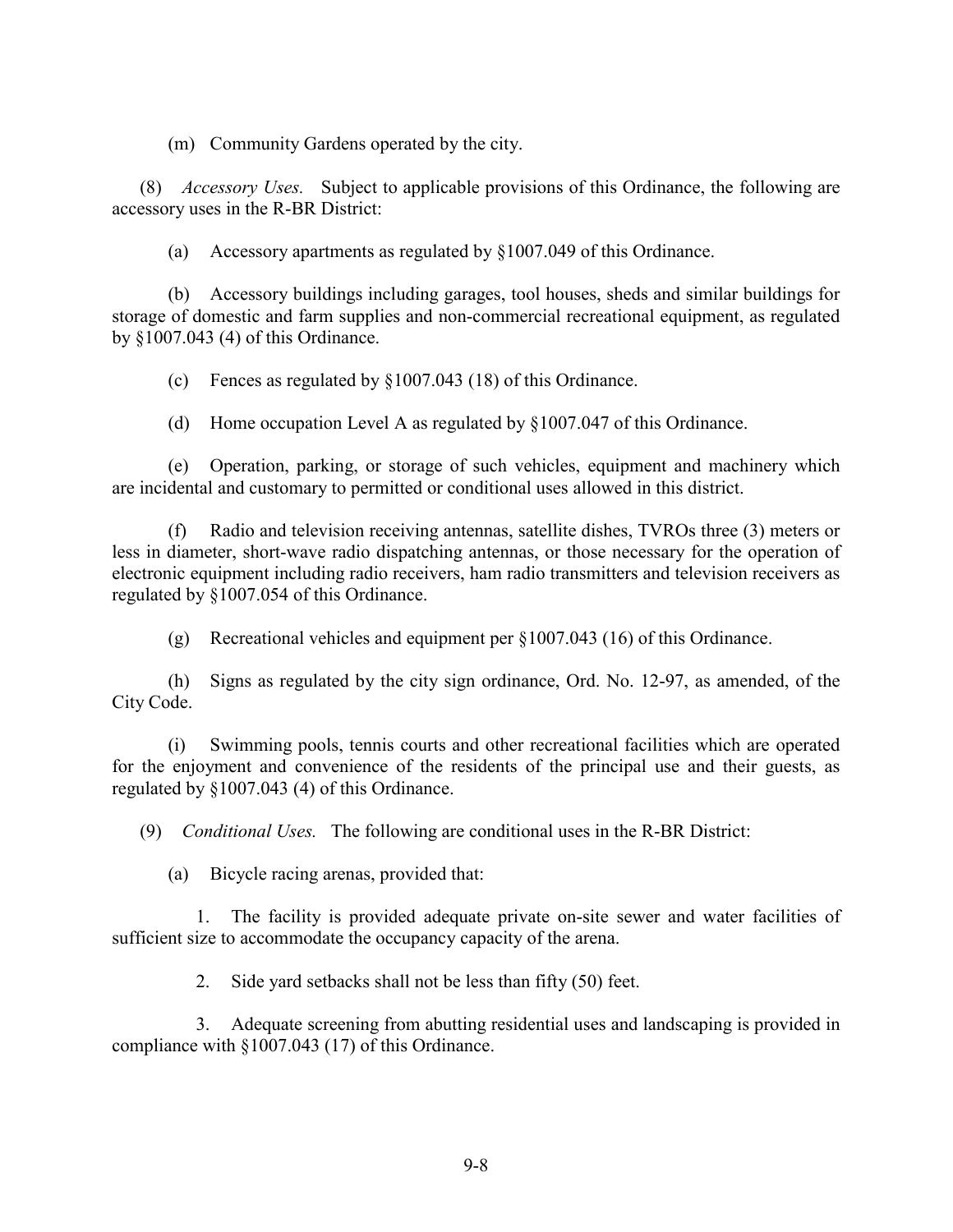4. Adequate off-street parking and access is provided on the site or on lots directly abutting or directly across a public street or alley to the principal use in compliance with §1007.044 of this Ordinance and that such parking is adequately screened and landscaped from surrounding and abutting residential uses in compliance with §1007.043 (17) of this Ordinance.

5. Adequate off-street loading and service entrances are provided and regulated where applicable by  $§1007.045$  of this Ordinance.

(b) Cemeteries provided that:

1. At minimum, the site accesses on a "major collector" street.

2. Where abutting a rural or residential zoning district, the periphery of the site shall be screened in accordance with §1007.043 (17) of this Ordinance.

(c) Commercial and Public Radio and Television Transmitting Antennas, and Public Utility Microwave Antennas greater than forty-five (45) feet in height and less than two hundred (200) feet in height as regulated by §1007.054 of this Ordinance.

(d) Commercial Kennels and similar uses provided that:

1. The applicable provisions of Chapter 503 are determined to be satisfied.

2. Property shall be a minimum of 5 acres in size.

3. Cages, enclosures, and housing facilities shall be a minimum of 100 feet from any property line.

(Ord. No. 10-18, passed 7-23-2018)

(e) Veterinary Hospitals provided that:

1. Property shall be in conformance with minimum lot size requirements of this zoning district.

2. All areas in which animals are confined are located indoors and are properly soundproofed from adjacent properties.

3. Animal carcasses are properly disposed of in a manner not utilizing on-site garbage facilities or incineration and the carcasses are properly refrigerated during periods prior to disposal.

4. An animal kennel is permitted as an accessory use to the veterinary hospital provided that:

a. The number of animals boarded shall not exceed forty (40).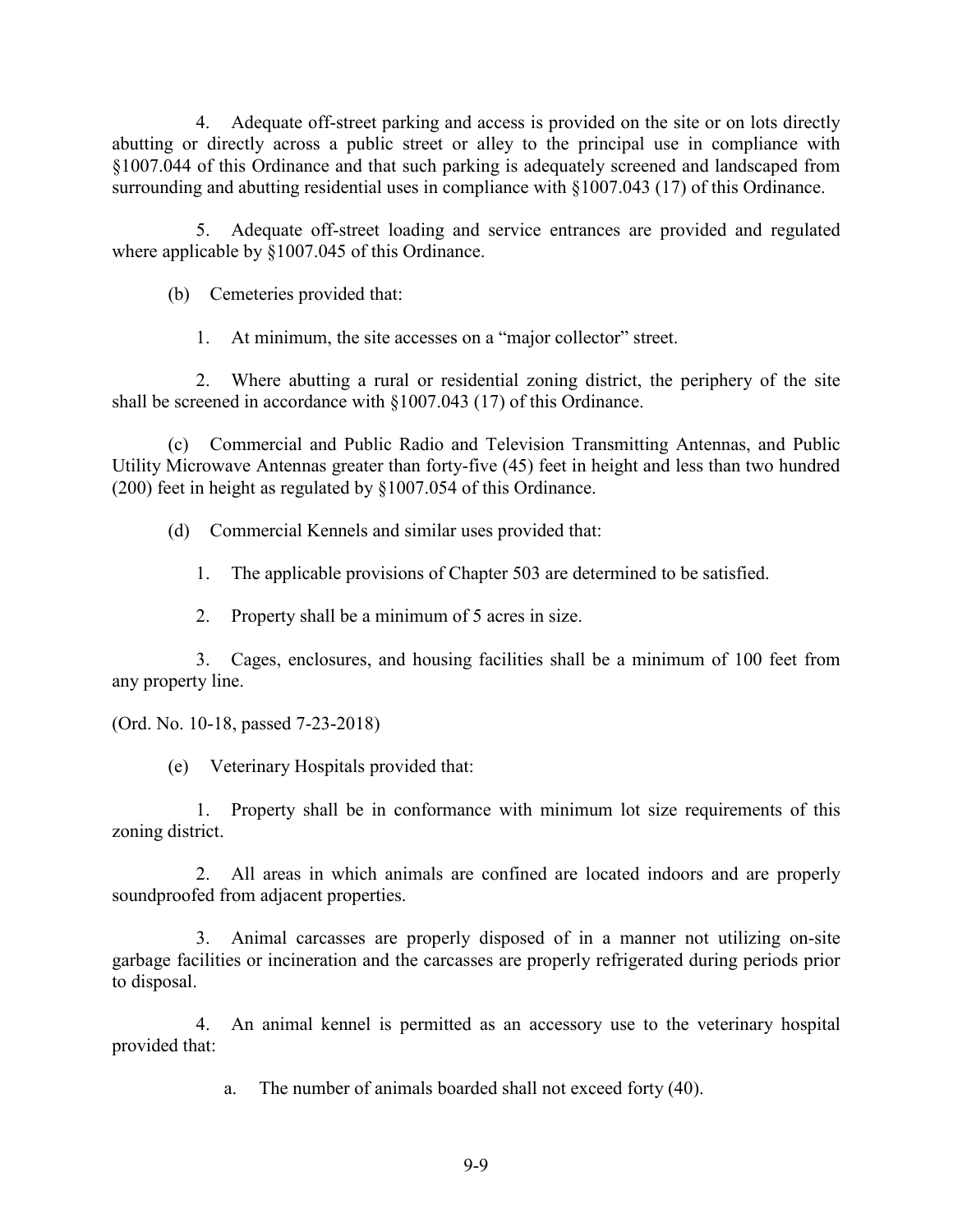b. An enclosed indoor or exterior exercise area shall be provided to accommodate the periodic exercising of animals boarded at the kennel.

c. A ventilation system shall be designed so that no odors or organisms will spread between wards or to the outside air and will be capable of completely exchanging internal air at a rate of at least twice per hour. Air temperature must be maintained between 60 and 75 degrees Fahrenheit.

d. A room separate from the kennel area shall be provided of sufficient size to adequately separate animals that are sick or injured from healthy animals.

e. Indoor animal kennel floors and walls shall be made of non-porous materials or sealed concrete to make it non-porous.

f. Animal wastes shall be flushed down an existing sanitary sewer system or enclosed in a container of sufficient construction to eliminate odors and organisms and shall be properly disposed of at least once a day.

g. A commercial kennel license is obtained from the City.

5. The applicable provisions of Chapter 503 are determined to be satisfied.

6. All State Health Department and Minnesota Pollution Control Agency requirements for such facilities are met.

(f) Day care facilities (exceeding fourteen (14) persons) provided that:

1. Such day care facility has access to adequate private sewer and water to protect the health and safety of all persons who occupy the facility.

2. Screening is provided along shared property boundaries. Such required fencing and screening shall comply with the applicable provisions of §1007.043 (17) of this Ordinance.

3. All day care facility operations comply with the minimum requirements of the Minnesota Department of Health and Human Services regulations, as may be amended.

(g) Public, Educational and Religious Buildings. Public or semi-public recreational buildings and neighborhood or community centers; public and private educational institutions limited to elementary, junior high and senior high schools; and religious institutions such as churches, chapels, temples, mosques and synagogues provided that:

1. Side yard setbacks shall not be less than fifty (50) feet.

2. Adequate screening from abutting residential uses and landscaping is provided in compliance with §1007.043 (17) of this Ordinance.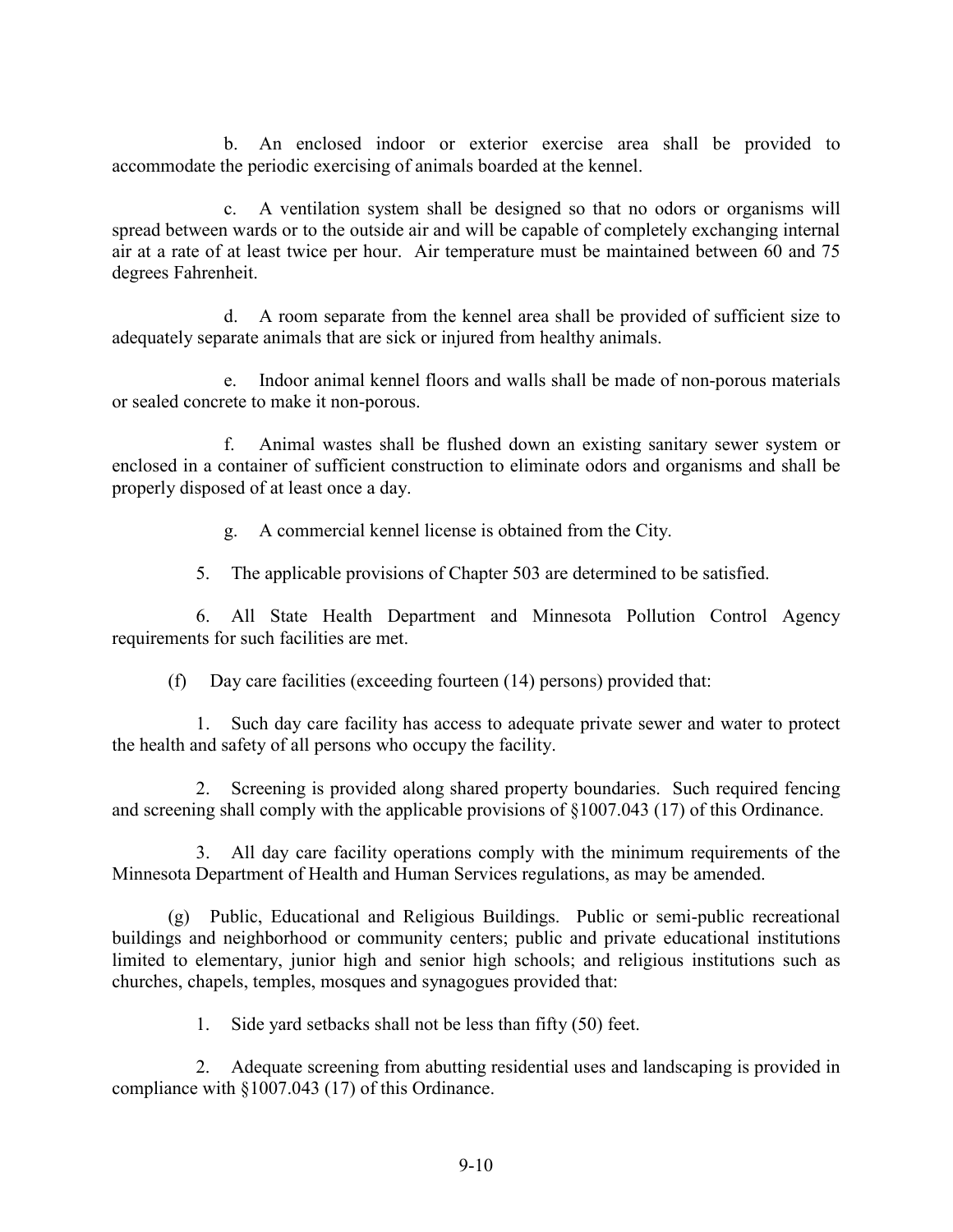3. Adequate off-street parking and access is provided on the site or on lots directly abutting or directly across a public street or alley to the principal use in compliance with §1007.04 of this Ordinance and that such parking is adequately screened and landscaped from surrounding and abutting residential uses in compliance with §1007.043 (17) of this Ordinance.

(h) Home Occupation Level C as regulated by §1007.047 of this Ordinance.

(i) Commercial Stables as regulated by §1007.058 of this Ordinance.

(Ord. No. 10-18, passed 7-23-2018)

(10) *Uses by Administrative Permit.* Subject to applicable provisions of this Ordinance, the following uses are allowed by administrative permit, as may be approved by the Zoning Administrator:

(a) Personal wireless service antennas as secondary uses as regulated by §1007.054 of this Ordinance.

(b) Home Occupation Level B as regulated by §1007.047 of this Ordinance.

(c) Open Air Market accessory to an institutional use and limited in area to 25% of the gross floor area of the principal building.

(d) Transient Merchants.

(11) *Interim Uses.* Subject to applicable provisions of this Ordinance, the following are interim uses in the R-BR District and are governed by §1007.017 of this Ordinance:

(a) Temporary Batch Plants.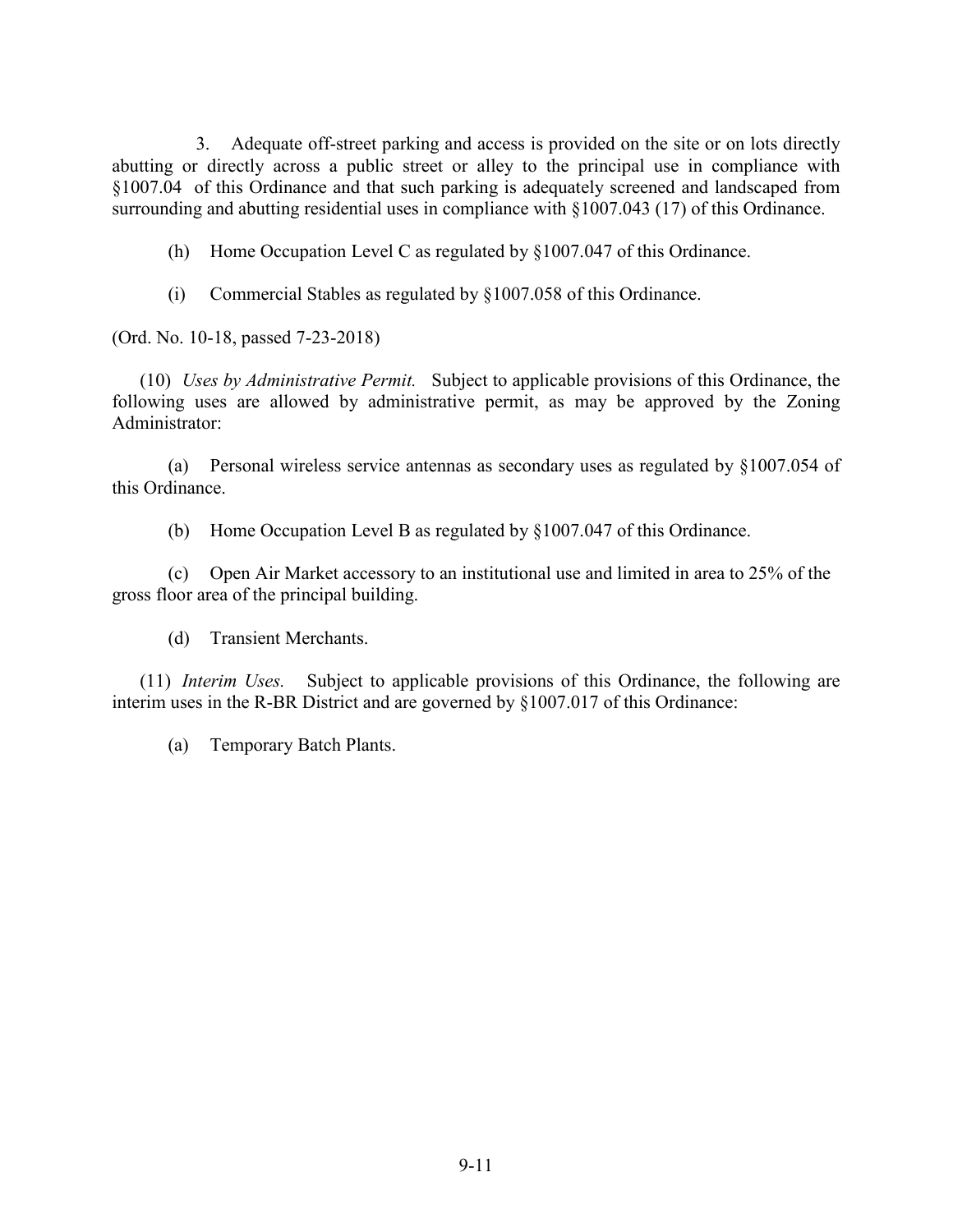# THIS PAGE INTENTIONALLY LEFT BLANK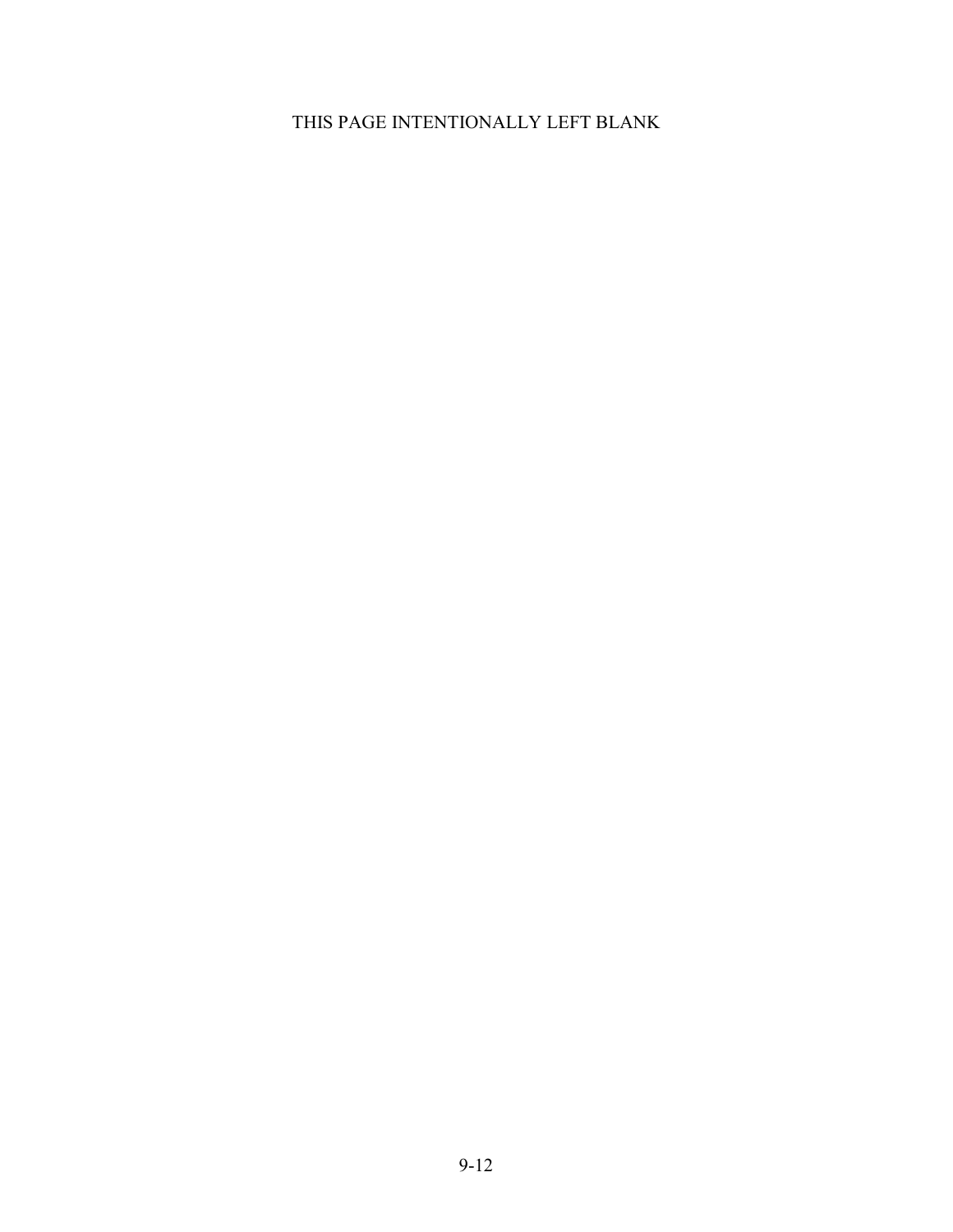### **§ 1007.132 PUD, PLANNED UNIT DEVELOPMENT DISTRICT.**

(1) *Purpose.* The purpose of the PUD, Planned Unit Development District is to provide for the integration and coordination of land parcels, as well as the combination or mixture of varying types of residential, commercial, and/or industrial land uses.

(2) *Application.* All permitted, permitted accessory or conditional uses contained in all zoning districts identified in §1007.080 through §1007.132 of this Ordinance shall be directed as potentially permitted uses within the PUD District.

(3) *Procedure.* Whether requested as a rezoning or initially established by City action alone, a PUD, Planned Unit Development District shall be established and governed subject to the amendment and procedure requirements as outlined in §1007.015 of this Ordinance, plus the procedures, conditions, and standards imposed by §1007.024 of this Ordinance.